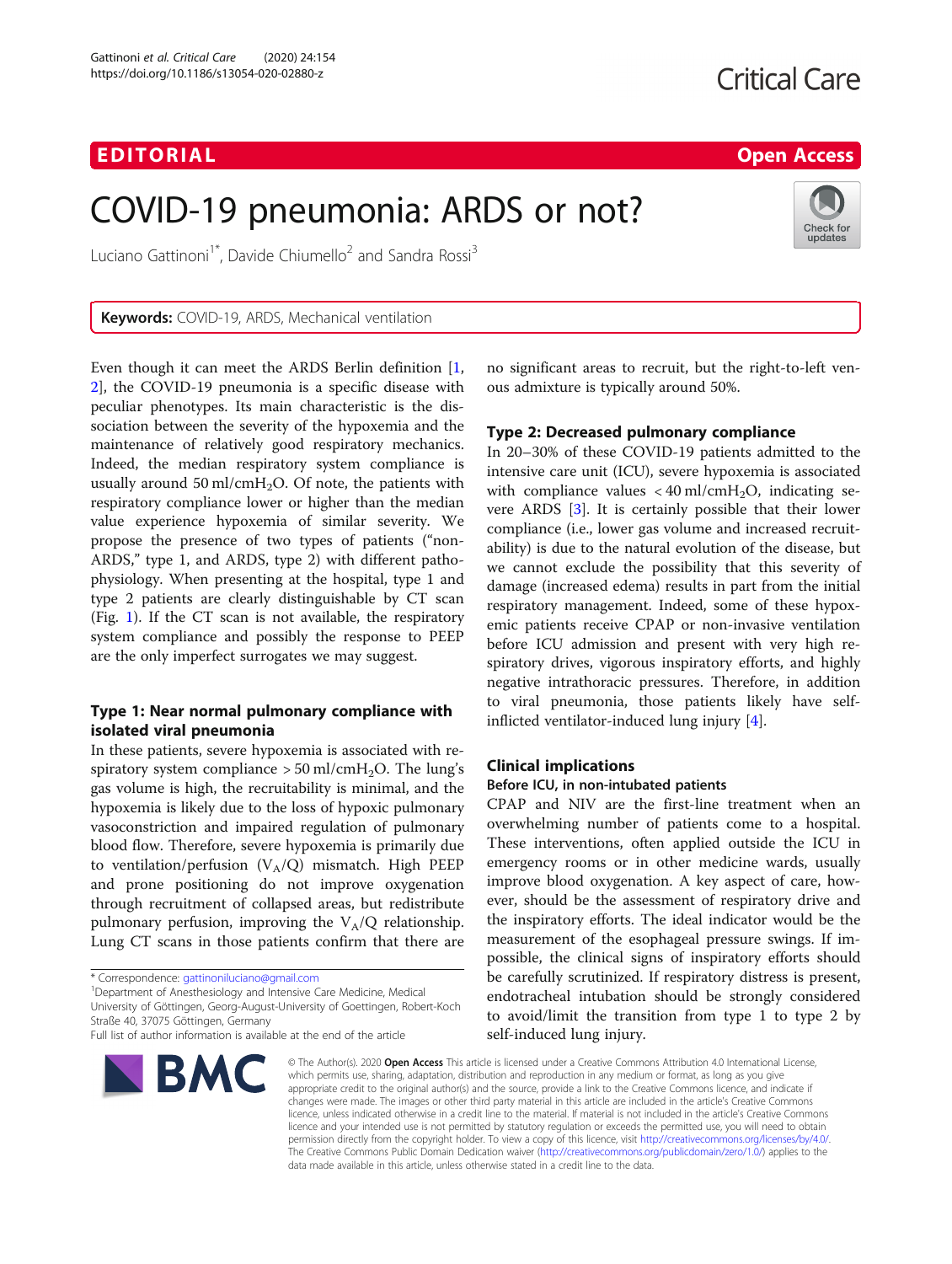<span id="page-1-0"></span>

#### In ICU, intubated patients Tidal volume

In type 2 patients, a lower tidal volume should be applied. However, type 1 patients lack the low compliance/ high driving pressure prerequisites of ventilator-induced lung injury, even if treated with volumes higher than 6 ml/kg delivered at respiratory rates of 15–20 breaths/ min [[5\]](#page-2-0). More liberal tidal volume (7–8 ml/kg) often attenuates dyspnea and may avoid hypoventilation with possible reabsorption atelectasis and hypercapnia.

#### **PEEP**

The type 1 patients lack the prerequisite for higher PEEP to work (recruitability). PEEP levels should be limited at  $8-10$  cmH<sub>2</sub>O, since higher levels will decrease pulmonary compliance and can impact right heart function. The type 2 patients are characterized by a reduction of total gas volume and an increase in lung weight and edema. These features may be due to the natural progression of the disease, to bacterial superinfection and/or to selfinduced lung injury during the period preceding the intubation. In these patients, a cautious gradual increase of PEEP up to  $14-15$  cmH<sub>2</sub>O may be beneficial. A decrease in SvO2 during this phase suggests an inadequate cardiac output so that higher PEEP levels for lung recruitment may no longer be useful. Cardiac ultrasound may also be useful for assessing right heart function when increasing PEEP levels.

#### Shunt determination

Calculating the shunt fraction is the best tool to assess oxygenation.

The etCO<sub>2</sub>/PaCO<sub>2</sub> relationship is a useful tool to quantify efficiency of pulmonary exchange. A ratio < 1 suggests elevated shunt and dead space (areas of lung ventilated and not perfused).

Prone positioning For type 2 patients, prone position could be used as a long-term treatment—as in any form of severe ARDS [[6](#page-2-0), [7](#page-2-0)]. However, in type 1 patients, prone positioning should be considered more as a *rescue* maneuver to facilitate the redistribution of pulmonary blood flow, rather than for opening collapsed areas. Long-term prone positioning/supine cycles is of very little benefit in patients with high lung compliance, and it leads to high levels of stress and fatigue in the personnel.

Nitric oxide The oxygenation response to NO is variable. The COVID-19 pneumonia appears to interfere with the vascular regulation up to complete loss of vascular tone to vasoconstricting or vasodilating agents. We still do not have enough evidence to understand when and on which patients it should be applied. Nitric oxide should not work in fully vasoplegic patients (type 1 in our model) but possibly works in patients in which pulmonary hypertension is more likely (type 2 in our model).

(Micro)thrombosis and D-dimer levels In this disease, thrombosis and associated ischemic events are very common. A daily check of coagulation parameters, in particular D-dimer levels, should be performed in both the type 1 and the type 2 patients, judiciously anticoagulated when indicated.

Type 1 patients:

- PEEP levels should be kept lower in patients with high pulmonary compliance
- Tidal volume thresholds should not be limited at 6 ml/kg
- Respiratory rate should not exceed 20 breaths/min
- Patients should be left "quiet"; avoiding doing too much is of higher benefit than intervening at any cost.